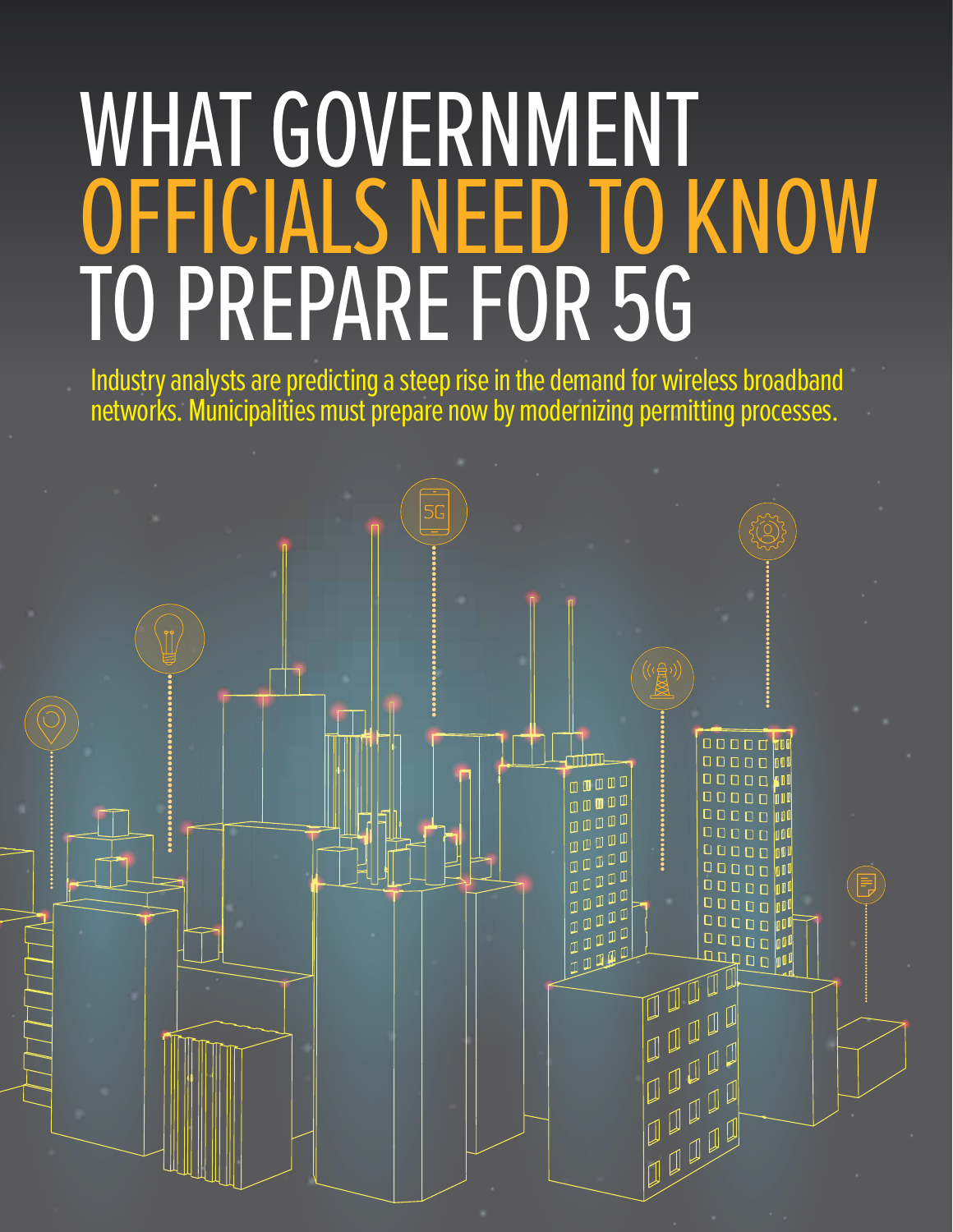n influx of permit requests is about to hit local government, but many municipalities aren't taking the necessary steps to prepare themselves. The driver is 5G, the latest generation of wireless broadband technology. Telecommunications carriers are still in an early stage of implementing the necessary infrastructure to support 5G. So far, municipalities typically can handle the volume of permit requests for small cells, the low power, shortrange wireless transmission units that enable the new technology. But the demand for permits is expected to spike sharply as commercial carriers expand their infrastructures in a rush for 5G market share.

How big will the 5G wave be? The total market for 5G systems and related network infrastructure could hit \$26 billion within three years, a rise of 118 percent from 2018, according to IDC. $<sup>1</sup>$ </sup>

Unfortunately, only about half of the country's municipalities say they have a formal, well-defined submission and review process in place for 5G permitting, according to a recent survey by the Center for Digital Government (CDG). Adding to the challenge, more than 43 percent of the 200 survey respondents said at least half of their permitting processes are paper-based, which adds time and overhead to the reviews.

In addition, government executives say numerous obstacles for 5G adoption exist in their jurisdictions, such as a lack of relevant expertise among internal staff to process applications and review the new technology. This knowledge gap is exacerbated by recent changes in FCC rules, which require cities to approve or deny 5G installation requests within 60 to 90 days, the survey also found.

But with the push to 5G accelerating, some forwardthinking municipalities, such as Houston, San Jose and Prince George's County, Md., are implementing comprehensive 5G strategies. The plans take advantage of cloud-based applications to modernize and streamline permitting processes.

#### The total market for 5G systems and related network infrastructure could hit



This paper outlines best practices that can help state and local jurisdictions jumpstart 5G plans and prepare for a future enabled by wireless broadband services.

### **WIRELESS BROADBAND BENEFIT**

Wireless industry analysts say a 5G rush is looming because the next-generation technology's throughput promises to redefine wireless communications. The wireless industry association CTIA clocks top-end 5G transmission speeds at 100 Megabits per second, or approximately 10 times faster than 4G networks.<sup>2</sup> This will allow municipalities to expand Internet of Things (IoT) systems for better traffic control, emergency management services and environmental testing. Reliable, wireless broadband networks will also help hospitals roll out advanced telemedicine applications that include detailed digital images of patients. At the same time, citizens and businesses will be able to smoothly stream large video files in seconds using smartphones and tablets, and rural communities will be able to extend broadband networks to areas that are currently underserved because of the costs and logistics problems of running underground cables.

#### BIG CHALLENGES FOR LOCAL GOVERNMENT

A 5G world shows promise, but governments will face many problems along the way. First, cities and counties must work closely with wireless carriers to help them lay the foundation for 5G advancements, creating an extensive network of small cells that relay high-frequency airwaves to each other via receivers that are often mounted on streetlight poles and other structures. The receivers communicate over short ranges — radiuses of approximately 500 to 600 feet. This keeps signals strong and minimizes interference. The impact for municipalities is they may need hundreds of 5G receivers to be installed across their jurisdictions, rather than the smaller number of 3G and 4G cell towers that now dot their regions. That means officials will need to review plans and issue permits for scores of small cells as each wireless carrier tries to achieve blanket coverage in their market.

Second, municipalities see gaps in internal training and expertise related to 5G and permitting processes. When asked to name the biggest obstacles they face in the 4G/5G permitting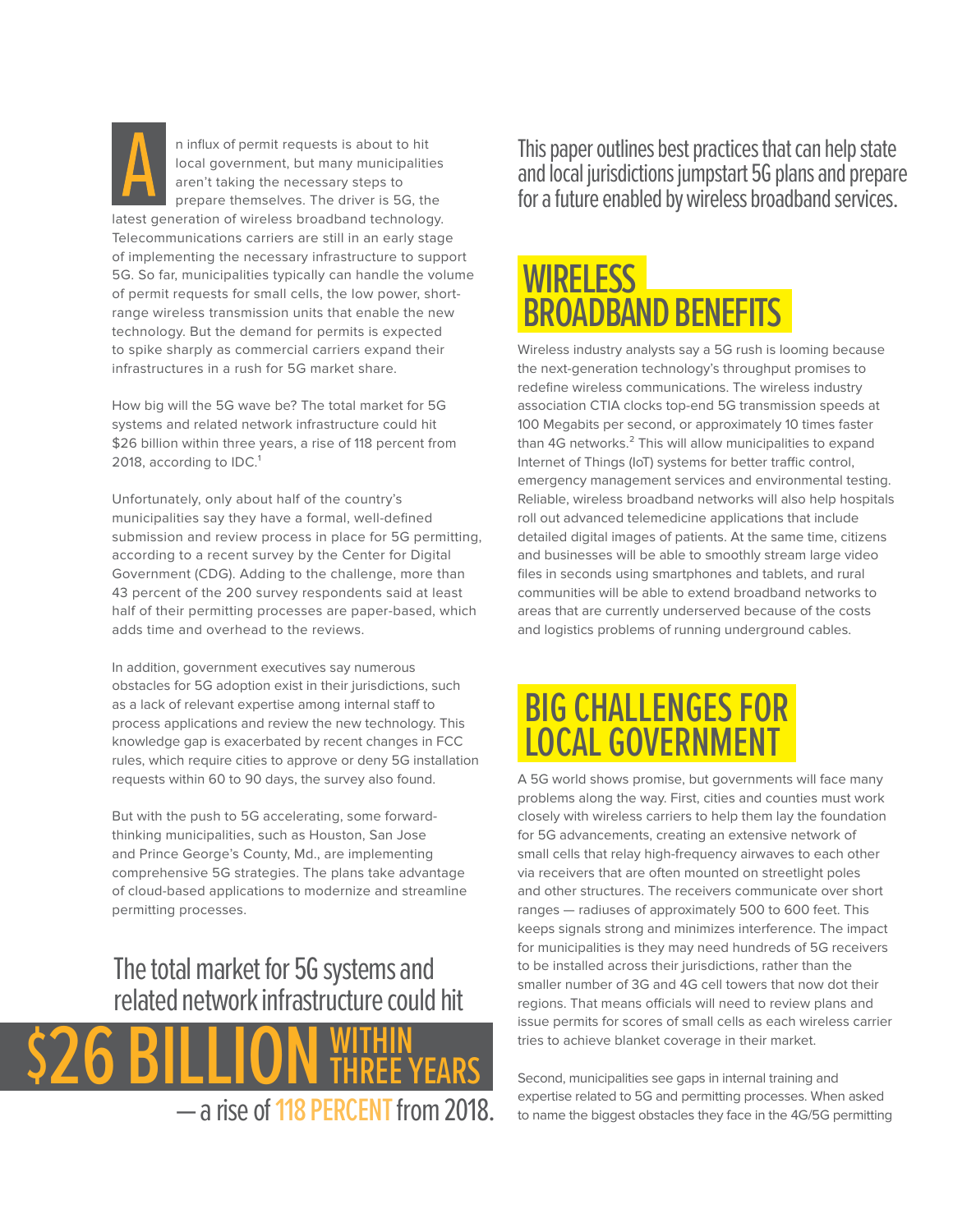process, officials participating in the CDG survey listed lack of knowledge and staff experience as the top roadblock.

Third, in the fall of 2018 the FCC passed new rules designed to speed up small cell permitting. The mandates also capped permit fees. Many government officials are still learning the details of these rules and trying to fully understand their implications. More than half of respondents in the CDG survey acknowledged their awareness of these rules was low.

Finally, many government agencies say they lack modern tools and processes to accommodate what could soon be a large spike in permit request volumes. Legacy, paper-oriented permitting tools, which add complexity and inefficiency to permitting workflows, are still widely used. Only 4.5 percent of CDG survey respondents said their permitting processes have been completely digitized. Nineteen percent said they rely solely on paper-based processes, while the others use a mix of paper and digital processes.

## HOW TO PREPARE FOR 5G

To create a successful strategy to accommodate the anticipated spike in permit requests for 5G infrastructure, cities and counties should start by addressing two key areas.

First, close gaps in internal expertise. In addition to internal audits and detailed assessment of staff resources to identify problem areas, municipalities should seek out vendors and consultants with track records in wireless telecommunications. These third-party partners can help officials understand and navigate FCC rules and offer advice for practical upgrades from paper-based to digital permitting processes. A growing number of officials are already tapping into outside expertise. Nearly one-third of the executives in CDG's survey reported they are currently or planning to use a third party to assist with small-cell permitting.

Next, capitalize on the latest cloud services to digitize permit reviews and processing. Leading Software-as-a-Service (SaaS) providers offer solutions to standardize submission reviews, which can help government staffs handle the anticipated spikes in requests from wireless carriers. When evaluating these services, look for key features such as self-serve tools that enable carriers to submit applications and plans, and once they're approved, to electronically pay the associated fees.

The services should also let government staffs electronically review and approve the requests using workflows that are flexible enough to be tailored for existing internal processes. Choosing cloud services versus on-premises applications

The best digital permitting services include ancillary applications with specialized tools to conduct electronic plan reviews.

lets government organizations speed deployments of the applications, while mitigating the upfront capital expenses associated with procuring, installing, and testing onsite servers and software.

The best digital permitting services include ancillary applications with specialized tools to conduct electronic plan reviews. These complementary systems support collaboration among all relevant stakeholders in the various departments involved in the permitting processes, including those dedicated to municipal planning and zoning.

Another valuable option is a web-based citizen access portal that lets government staff create customized electronic forms to smooth online submissions. Leading eForms platforms check to ensure submissions are complete. Once the eForms are verified, the portal automatically starts the internal review workflow process. This automation allows for faster processing, helping local governments turn around requests quickly to meet FCC timelines.

Finally, as many jurisdictions are already beginning to roll out 5G, it's important to learn from their experiences. Municipal leaders should network with these leaders to help identify best practices and lessons learned.

### TIMING IS EVERYTHING

A 5G tsunami may be about to hit local governments. But with timely planning, strategies to shore up training and skillsets, and digitalization of permit processes, municipalities can position themselves to see the benefits rather than feel the pain of wireless broadband rollouts.

This paper was created by the Center for Digital Government Content Studio, with input from Avolve Software.